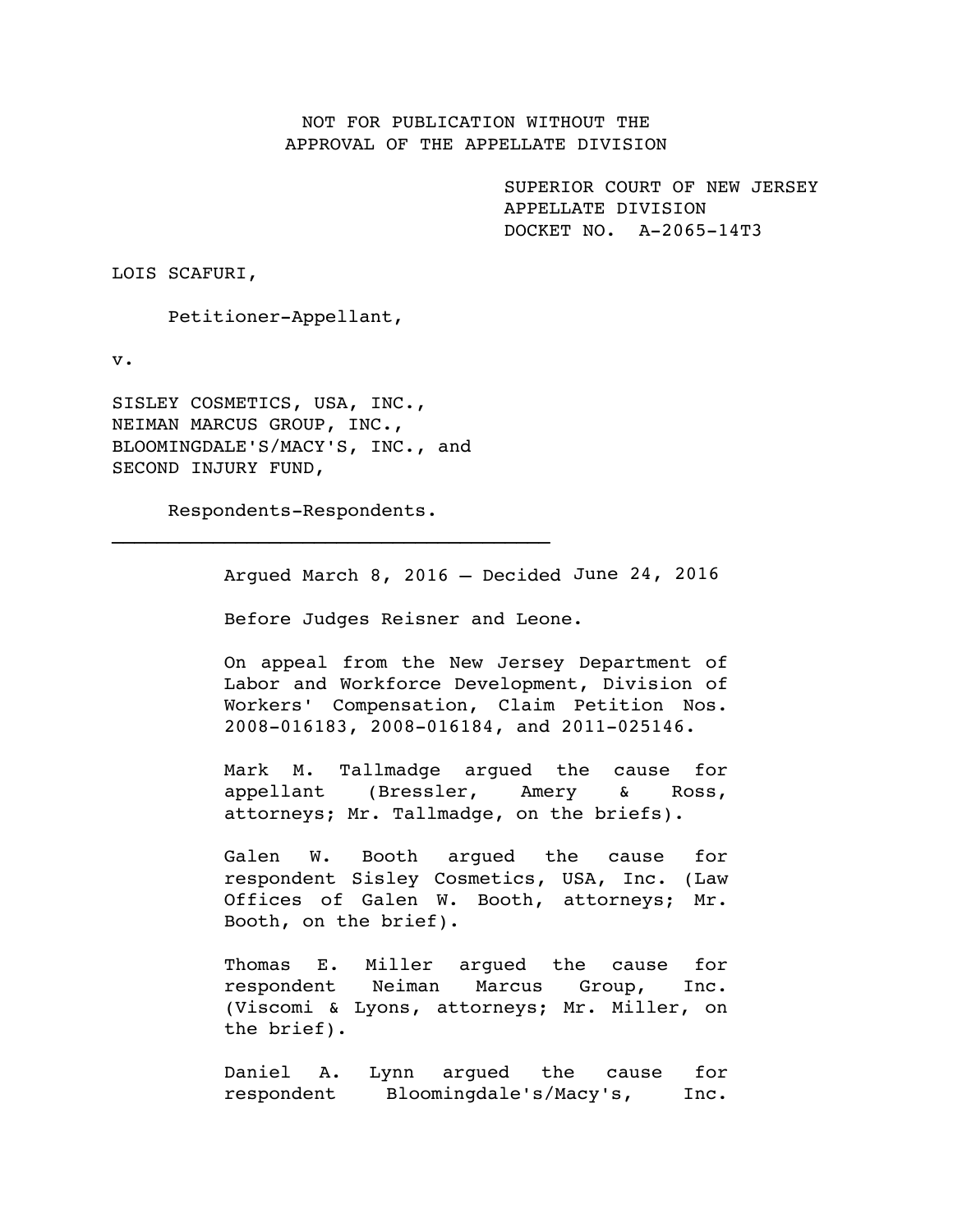(Braff, Harris, Sukoneck & Maloof, attorneys; Mr. Lynn, on the brief).

John J. Hoffman, Acting Attorney General, attorney for respondent Second Injury Fund (Linda A. Lockard-Phillips, Deputy Attorney General, on the statement in lieu of brief).

### PER CURIAM

Petitioner Lois Scafuri appeals the November 19, 2014 order for dismissal of her claims for workers' compensation and the Second Injury Fund benefits. We affirm.

I.

The facts and procedural history are set forth in the comprehensive November 19, 2014 memorandum of decision written by Judge of Workers' Compensation (compensation judge) Kay Walcott-Henderson. Thus, we provide only the following brief factual and procedural history.

Petitioner was born in 1948. In May 2004, she began working as a dual employee for respondents Sisley Cosmetics, USA, Inc. (Sisley), and Neiman Marcus Group, Inc. (Neiman Marcus). She worked at the Sisley counter of the Neiman Marcus store at the Mall at Short Hills. Her duties included: receiving, cataloguing, and stocking product; sales; calling customers; and applying make-up to potential customers. She was also occasionally required to transport product to and from a stockroom.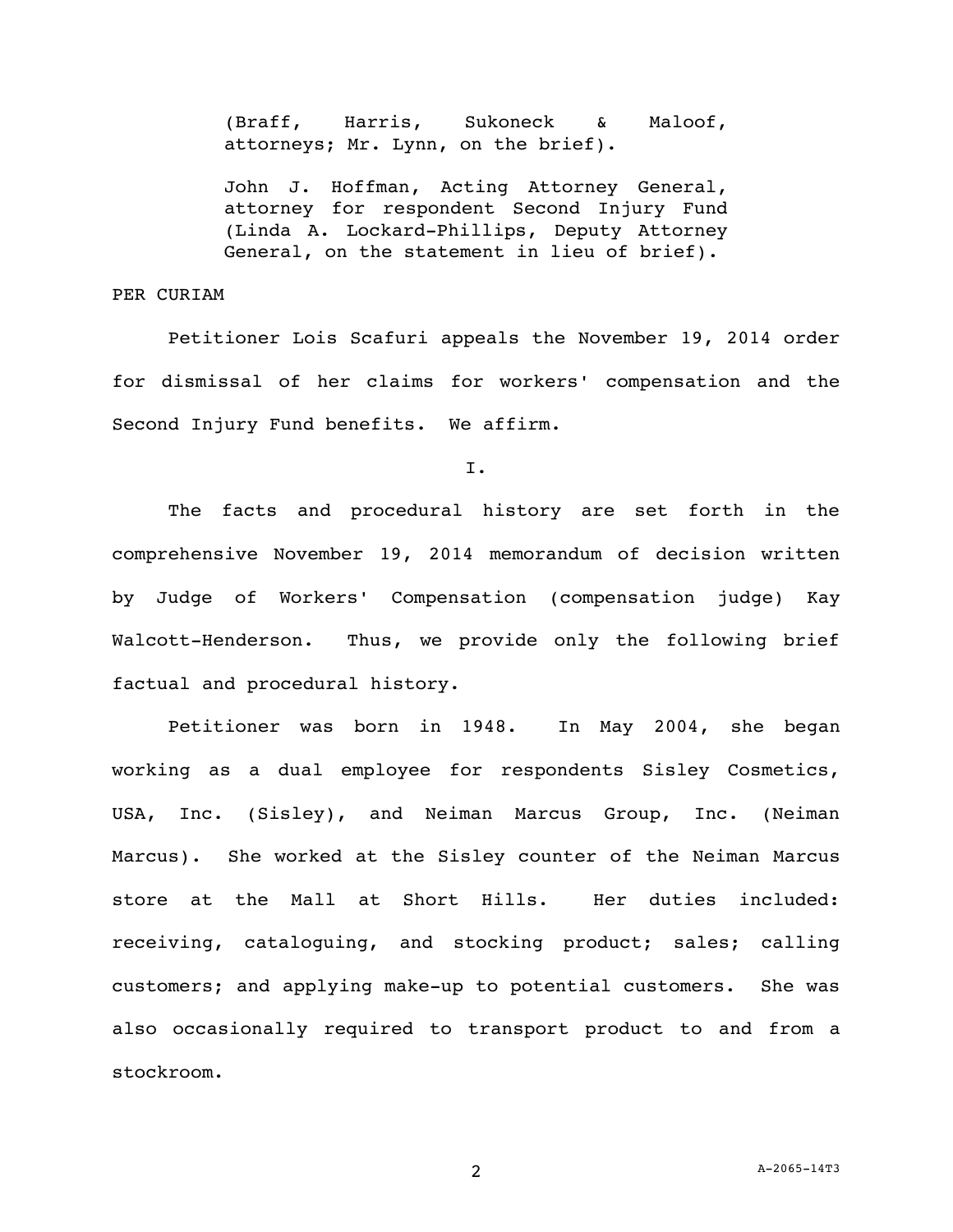On March 18, 2005, petitioner slipped in the stockroom and hit her head on a metal shelving unit. She reported the incident to Sisley and Neiman Marcus that day.

Petitioner saw a doctor after the injury. She later claimed that the doctor recommended that she "not do any stock work at all," and that she avoid lifting. However, petitioner continued to perform her duties as before.

On August 3, 2005, five months after the stockroom injury, petitioner had an MRI and was diagnosed with cervical spondylolisthesis and a small midline disk protrusion at the C3- C4 level with significant compression of the spinal cord at the C4-5 levels.

On February 5, 2006, petitioner underwent cervical fusion surgery, fusing C4 to C5, and C5 to C6. Following the surgery, she was out for approximately five months, returning to work in July 2006.

In November 2006, petitioner was diagnosed with  $myelomalacia.<sup>1</sup>$  She had another MRI, which revealed an impression of moderate spinal stenosis at C3-C4 with a small central soft disc herniation and abnormal signal and cord deformity.

i<br>L

 $1$  Myelomalacia is defined as "the softening of the spinal cord." Saunders, Miller-Keane Encyclopedia and Dictionary of Medicine, Nursing, and Allied Health (7th ed. 2003).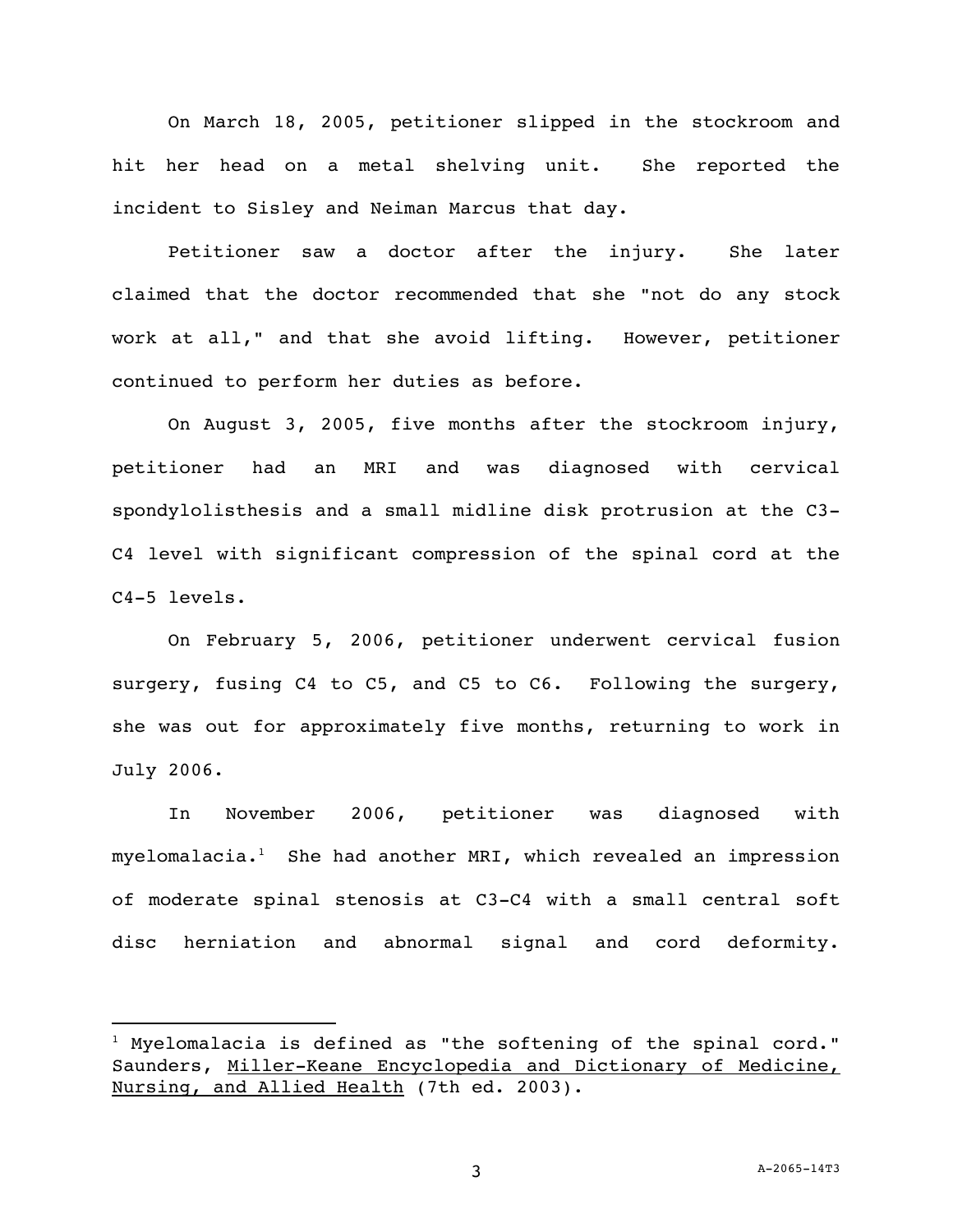Petitioner continued working for Sisley and Neiman Marcus for approximately six months, until January 2007.

In May 2007, petitioner began working for Bloomingdale's/Macy's, Inc. (Bloomingdale's). She held the title of Sales Associate in the cosmetics department, and testified that her duties were essentially the same as when she worked for Sisley and Neiman Marcus. She stopped working for Bloomingdale's in November 2007. In December 2007, she had a second fusion surgery, this time fusing the C3 and C4 vertebrae. She has not worked since November 2007. In 2008, the Social Security Administration determined petitioner to be totally and permanently disabled and awarded her disability benefits.

In June 2008, petitioner filed Claim Petition 2008-16183 against Sisley, and Claim Petition 2008-16184 against Neiman Marcus. In June 2010, she also applied for benefits from the Second Injury Fund (SIF). In September 2011, petitioner filed Claim Petition 2011-25146 against Bloomingdale's.

A hearing was held over ten days in 2013 and 2014. Petitioner testified that she did not have problems with her neck, or cervical spine, before her March 2005 injury. However, in 1993 she had filed a prior workers' compensation claim against Macy's, alleging that she was injured in the stockroom and suffered cervical and lumbar radiculopathy. Petitioner also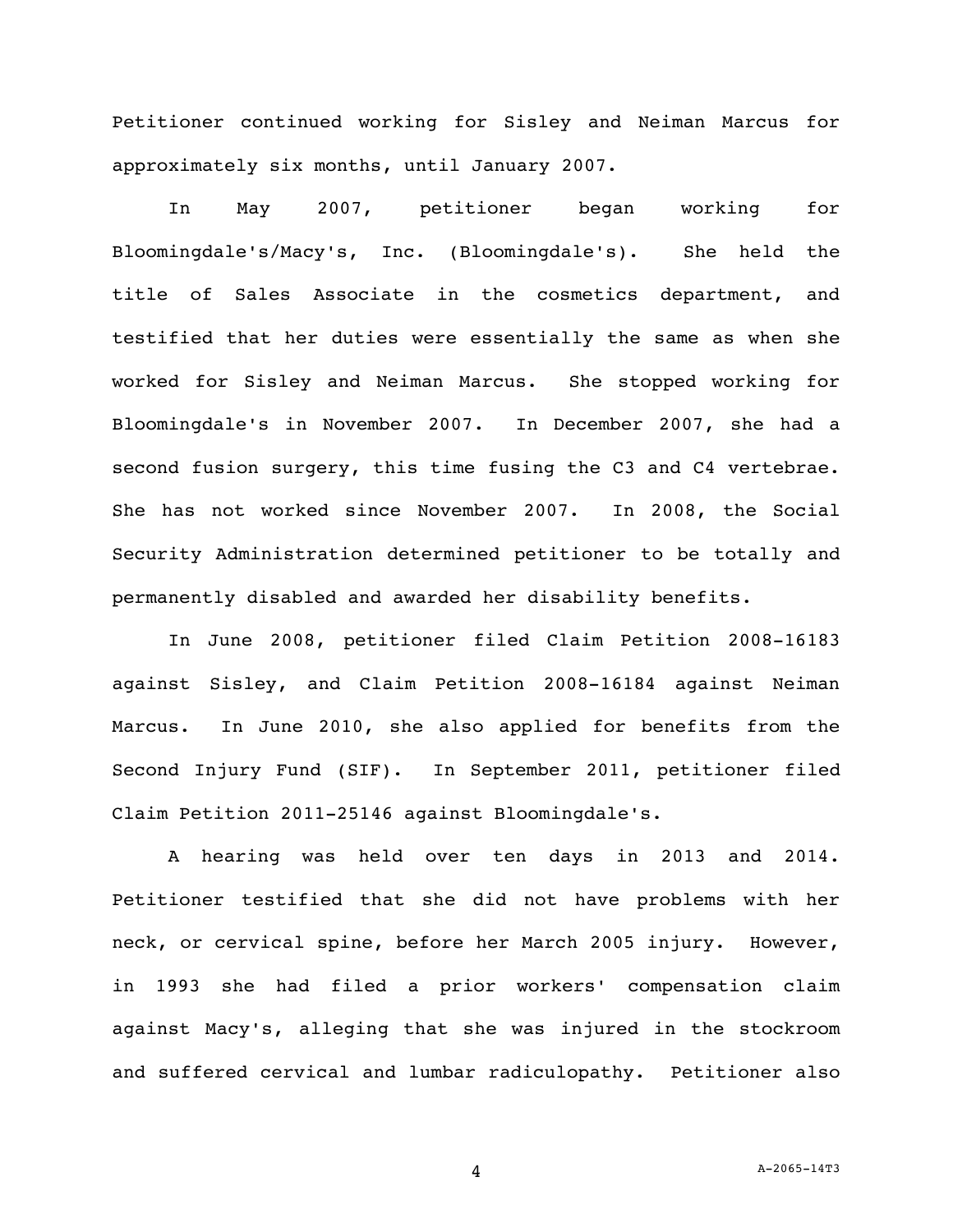testified that she had lumbar spondylosis, dating back to when she was nineteen or twenty years old.

On November 19, 2014, Judge Walcott-Henderson dismissed with prejudice petitioner's claims for workers' compensation and Second Injury Fund benefits. The compensation judge noted it was "undisputed that this Petitioner suffers from a significant disability related to lumbar spondylolisthesis, cervical myelopathy and cervical junctional degeneration status post anterior corpectomy with fusion." However, the judge found that petitioner failed to meet "her burden of establishing that her disability was due in a material degree to conditions at work that were characteristic of, or peculiar to her occupation."

Additionally, because petitioner's injuries were not experienced "under conditions entitling [her] to compensation" from her employer(s), the judge found the Second Injury Fund is not liable. N.J.S.A. 34:15-95. Petitioner appeals.

#### II.

We must hew to our standard of review. "The factual findings of the compensation court are entitled to substantial deference." Ramos v. M & F Fashions, 154 N.J. 583, 594 (1998). Our standard of review

> is limited to "whether the findings made could reasonably have been reached on sufficient credible evidence present in the record, considering the proofs as a whole,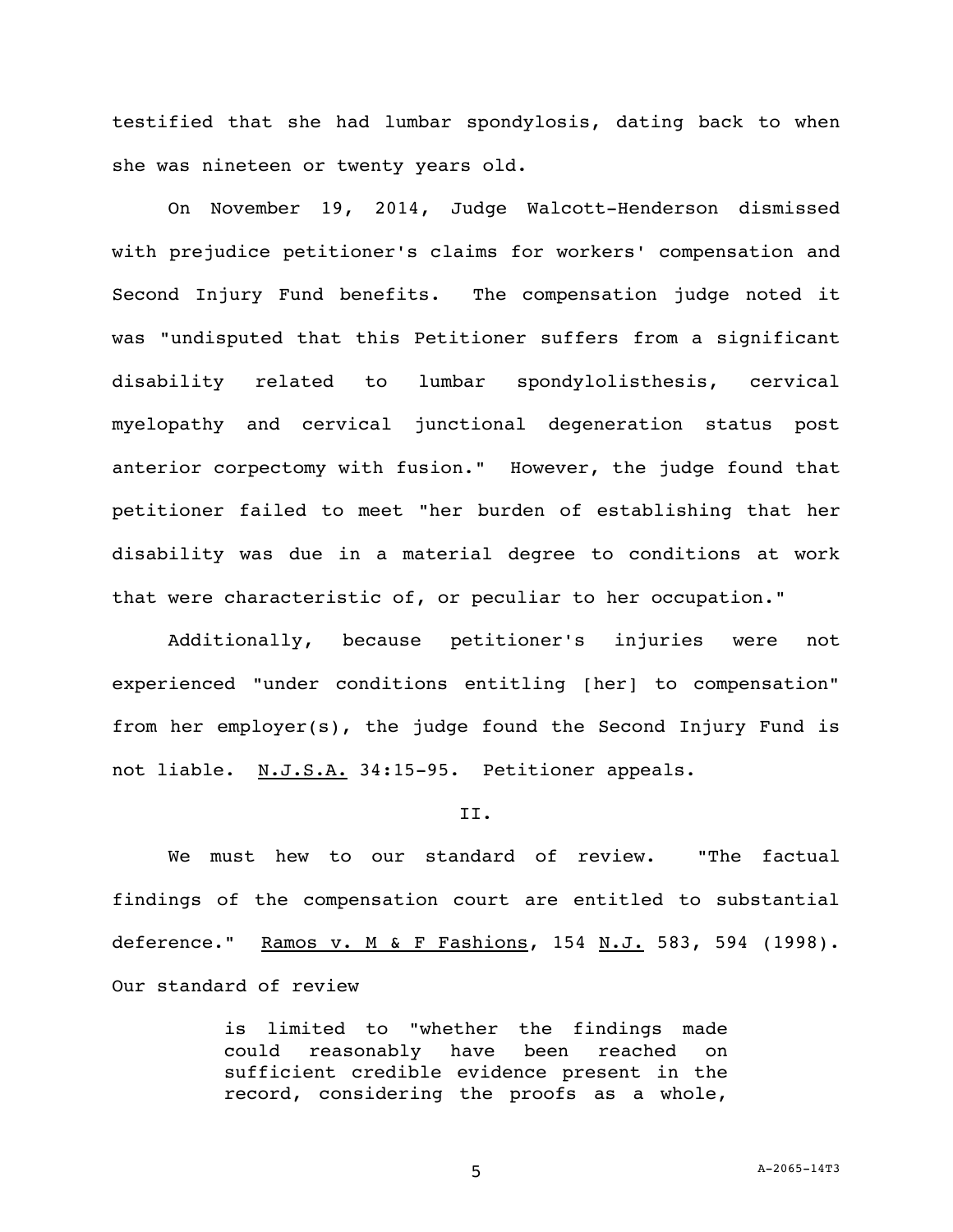with due regard to the opportunity of the one who heard the witnesses to judge of their credibility and . . . with due regard also to the agency's expertise where such expertise is a pertinent factor."

[Sager v. O.A. Peterson Constr., Co., 182 N.J. 156, 163-64 (2004) (quoting Close v. Kordulak Bros., 44 N.J. 589, 599 (1965)).]

Compensation judges have "expertise with respect to weighing the testimony of competing medical experts and appraising the validity of [a plaintiff]'s compensation claim." Ramos, supra, 154 N.J. at 598.

#### III.

After careful review, we affirm substantially for the reasons given by Judge Walcott-Henderson in her November 19, 2014 written opinion. We add the following.

Petitioner argues that the compensation judge erred in concluding that petitioner's disability was not due in a material degree to causes and conditions of her employment. Under the Workers' Compensation Act, N.J.S.A. 34:15-1 to -142, an employer shall pay compensation to an employee for personal injuries caused "by accident" or "by any compensable occupational disease arising out of and in the course of [her] employment." N.J.S.A. 34:15-7, -30.

"[C]ompensable occupational disease" includes "all diseases arising out of and in the course of employment, which are due in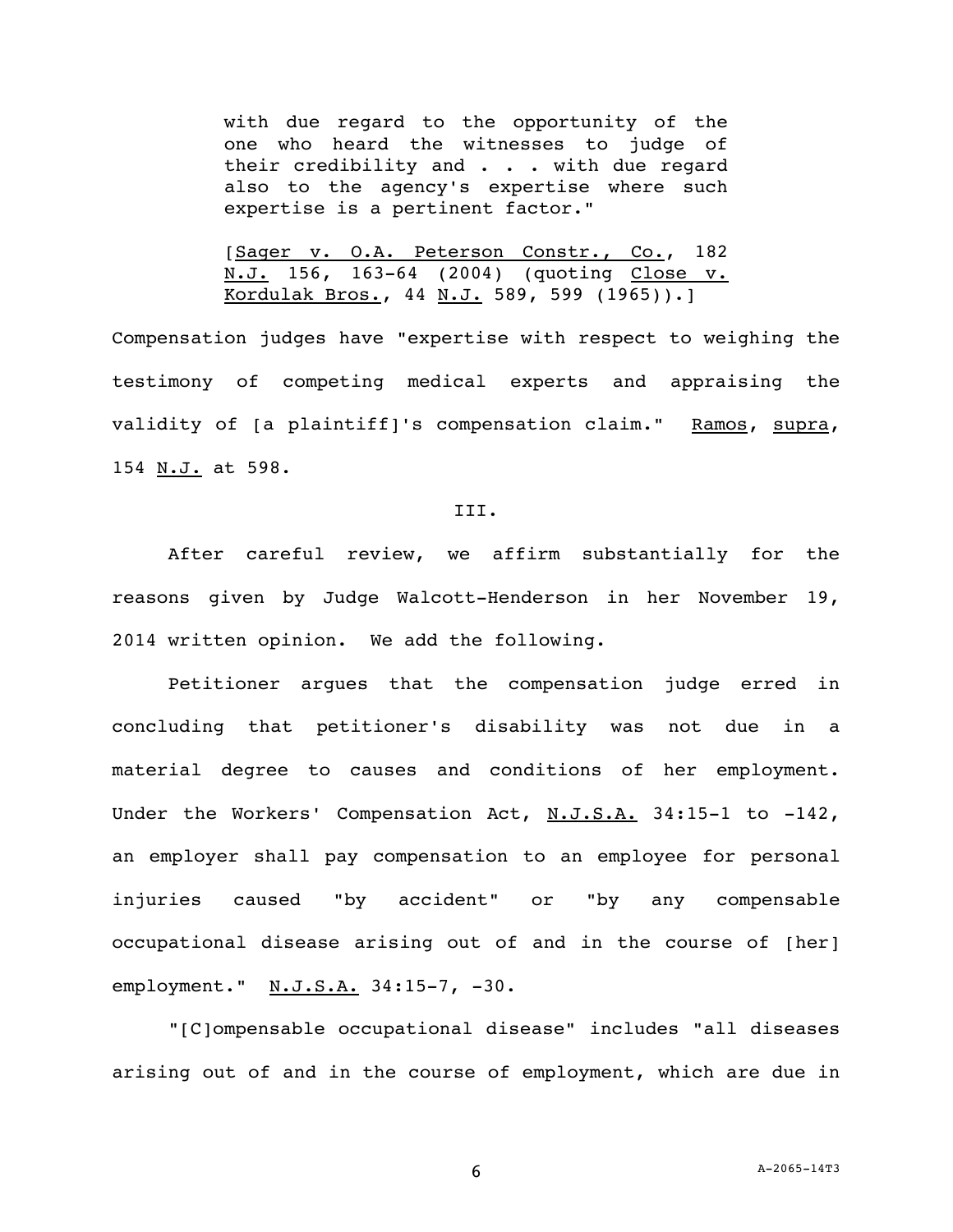a material degree to causes and conditions which are or were characteristic of or peculiar to a particular trade, occupation, process or place of employment." N.J.S.A. 34:15-31(a). "'Material degree' is defined as 'an appreciable degree or a degree substantially greater than de minimis.'" Singletary v. Wawa, 406 N.J. Super. 558, 565 (App. Div. 2009) (quoting Peterson v. Hermann Forwarding Co., 267 N.J. Super. 493, 504 (App. Div. 1993), (quoting N.J.S.A. 34:15-7.2), certif. denied, 135 N.J. 304 (1994)).

"It is sufficient in New Jersey to prove that the exposure to a risk or danger in the workplace was in fact a contributing cause of the injury." Lindquist v. City of Jersey City Fire Dep't, 175 N.J. 244, 259 (2003). "That means proof that the work related activities probably caused or contributed to the employee's disabling injury as a matter of medical fact." Ibid. "Direct causation is not required; proof establishing that the exposure caused the activation, acceleration or exacerbation of disabling symptoms is sufficient." Ibid.

Petitioner has the burden to establish causation. Bird v. Somerset Hills Country Club, 309 N.J. Super. 517, 521 (App. Div.), certif. denied, 154 N.J. 609 (1998). She tried to show causation through her expert, Dr. Alexander R. Vaccaro. However, the compensation judge found that the records and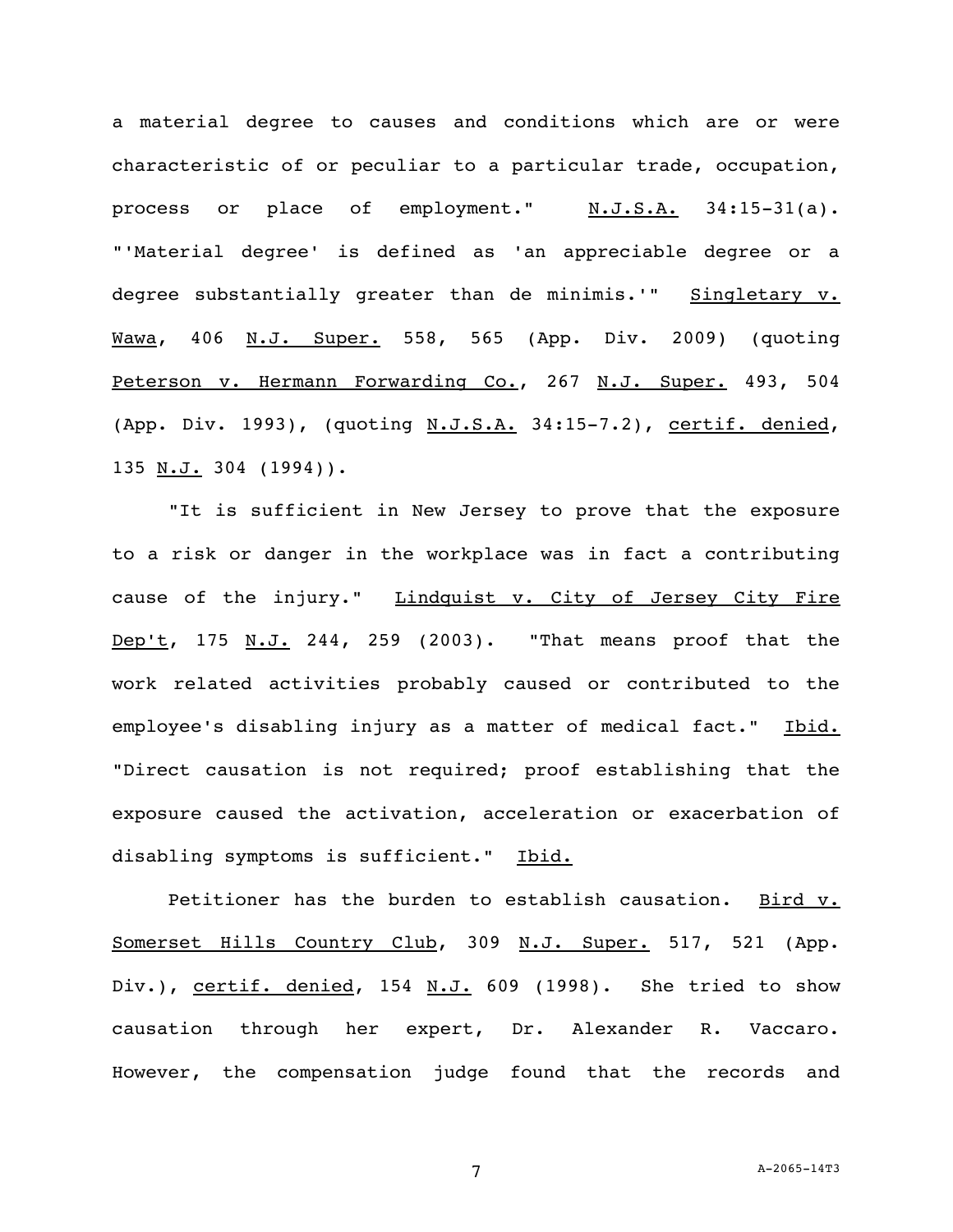testimony of Dr. Vaccaro "demonstrate the progressive nature of Petitioner's disability, but are not indicative of a causal relationship." Indeed, the judge found Dr. Vaccaro's "attempts to relate the Petitioner's disability to her work activity with the Respondents proved problematic."

Instead, the compensation judge found Dr. Charles R. Effron, Sisley's expert, "to be more credible and compelling on this issue." Dr. Effron "flatly rejected [Dr. Vaccaro's] allegation that working as a cosmetic sales associate entailed the type of lifting and bending that caused or materially contributed to [petitioner's] disability." Dr. Effron opined that petitioner's "work responsibilities essentially involved the same types of activities that she would undertake in the course of any ordinary day or week and could not have placed any additional stress upon her body." The judge agreed that petitioner's "work activities including make-up application, facials, packing and unpacking, stocking and even lifting boxes containing small cosmetic products" did not materially contribute to her disability under N.J.S.A. 34:15-31(a).

The compensation judge discredited petitioner's testimony that she engaged in overhead lifting and other strenuous activities against doctor's orders. The judge credited Dr. Effron's testimony that her "cervical and lumbar disability

8 A-2065-14T3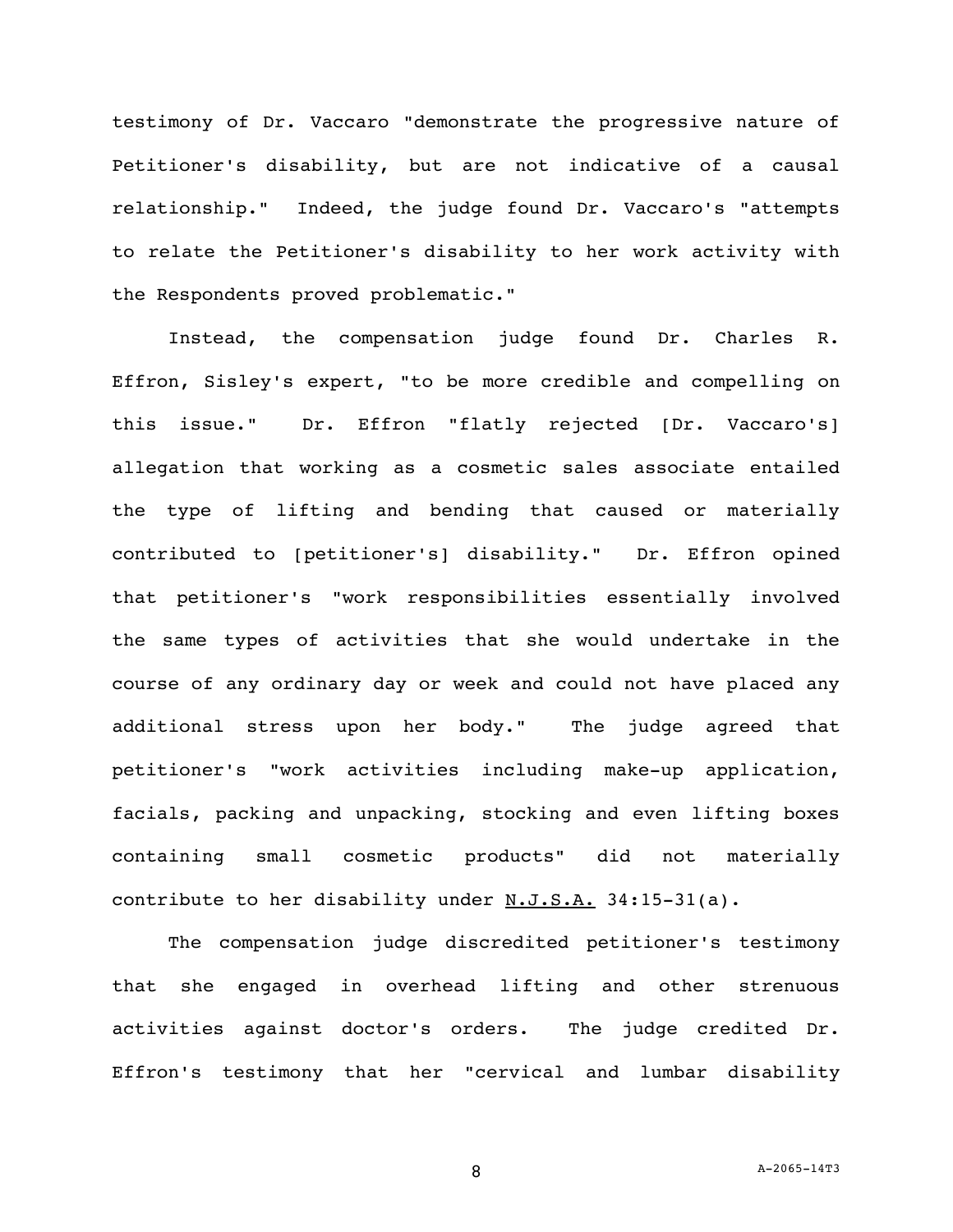deteriorated because of the natural aging processes, not her employment." Deterioration of a part of the body whose function "is diminished due to the natural aging process thereof is not compensable." N.J.S.A. 34:15-31(b).

The compensation judge also found there was "overwhelming evidence" showing that petitioner's "cervical disability is related to the 2005 traumatic accident and resulting fusion surgery after which she developed junctional degeneration." Even petitioner's expert admitted on cross-examination that junctional degeneration would be a foreseeable result of the 2006 spinal surgery alone, even if petitioner had not returned to work.

Petitioner never filed a claim based on her March 2005 accident or the resulting February 2006 surgery. Instead, she filed claims in June 2008 against the companies who employed her after her return from the surgery in July 2006, alleging that working for them caused her to suffer an occupational disease. Thus, as the compensation judge stated: "The issue in this case, is whether the Petitioner's occupational disease claims against the Respondents and the SIF can survive if her cervical disability is found to be related to her March 18, 2005 accident while in the stockroom at Neiman Marcus, for which no claim was ever filed." The judge properly found it could not survive.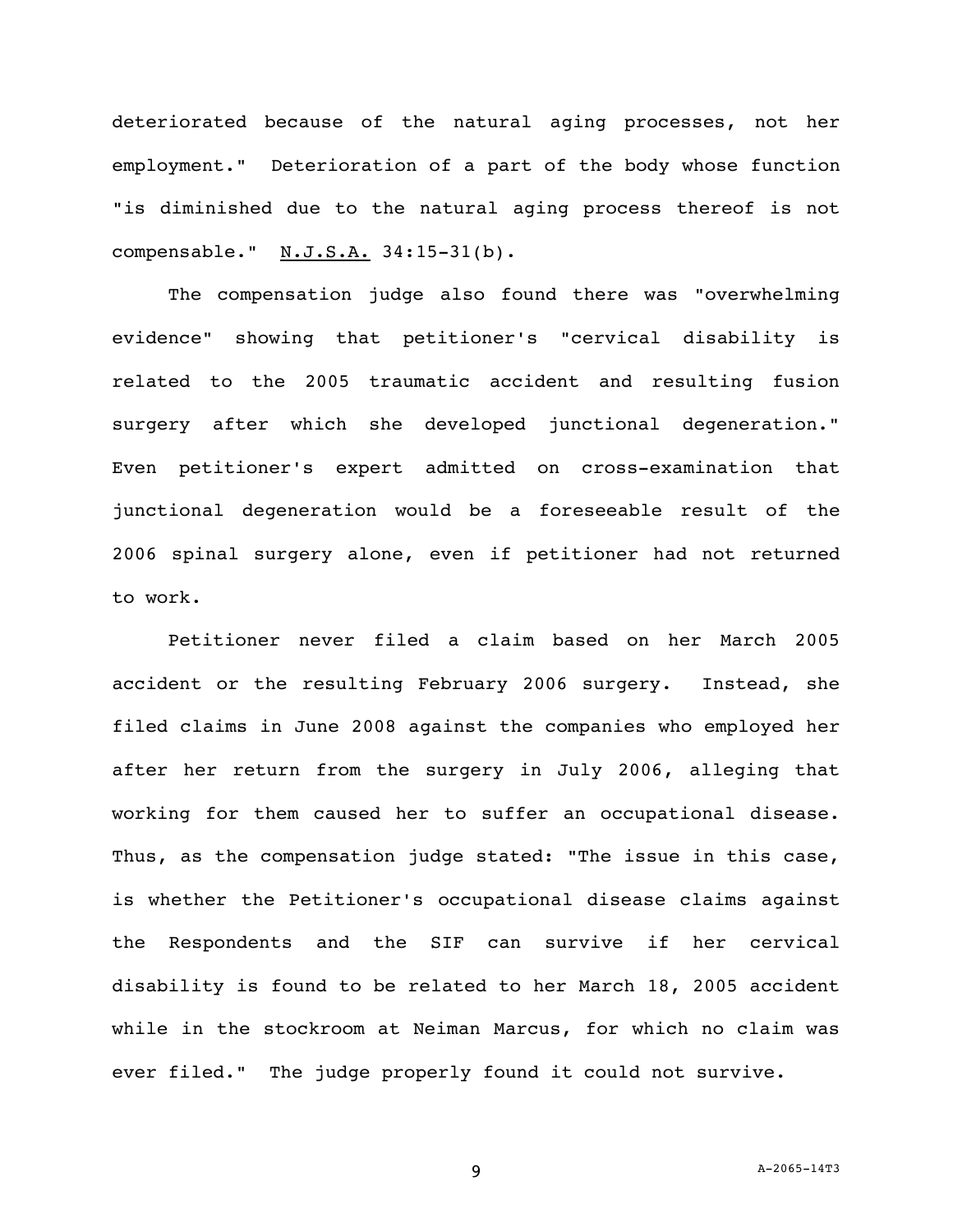On appeal, petitioner argues that Sisley and Neiman Marcus should be liable for her March 2005 accident and all injuries and occupational diseases she suffered by February 2006. She complains the compensation judge did not address those ailments. However, petitioner did not include those ailments in her June 2008 claims, apparently because they were barred by the two-year statute of limitations. See N.J.S.A. 34:15-41, -51 (requiring a claim be filed "within two years after the date on which the accident occurred"); N.J.S.A. 34:15-34 (requiring that an occupational disease claim be filed "within 2 years after the date on which the claimant first knew the nature of the disability and its relation to the employment"). On appeal, petitioner alleges for the first time that she did not file a workers' compensation claim because she was afraid that would result in losing her job.

We need not decide whether a claim for injuries arising out of petitioner's 2005 accident or 2006 surgery was barred by the statute of limitations, because she did not make such a claim before the compensation judge. "It is a well-settled principle that our appellate courts will decline to consider questions or issues not properly presented to the trial court when an opportunity for such a presentation is available 'unless the questions so raised on appeal go to the jurisdiction of the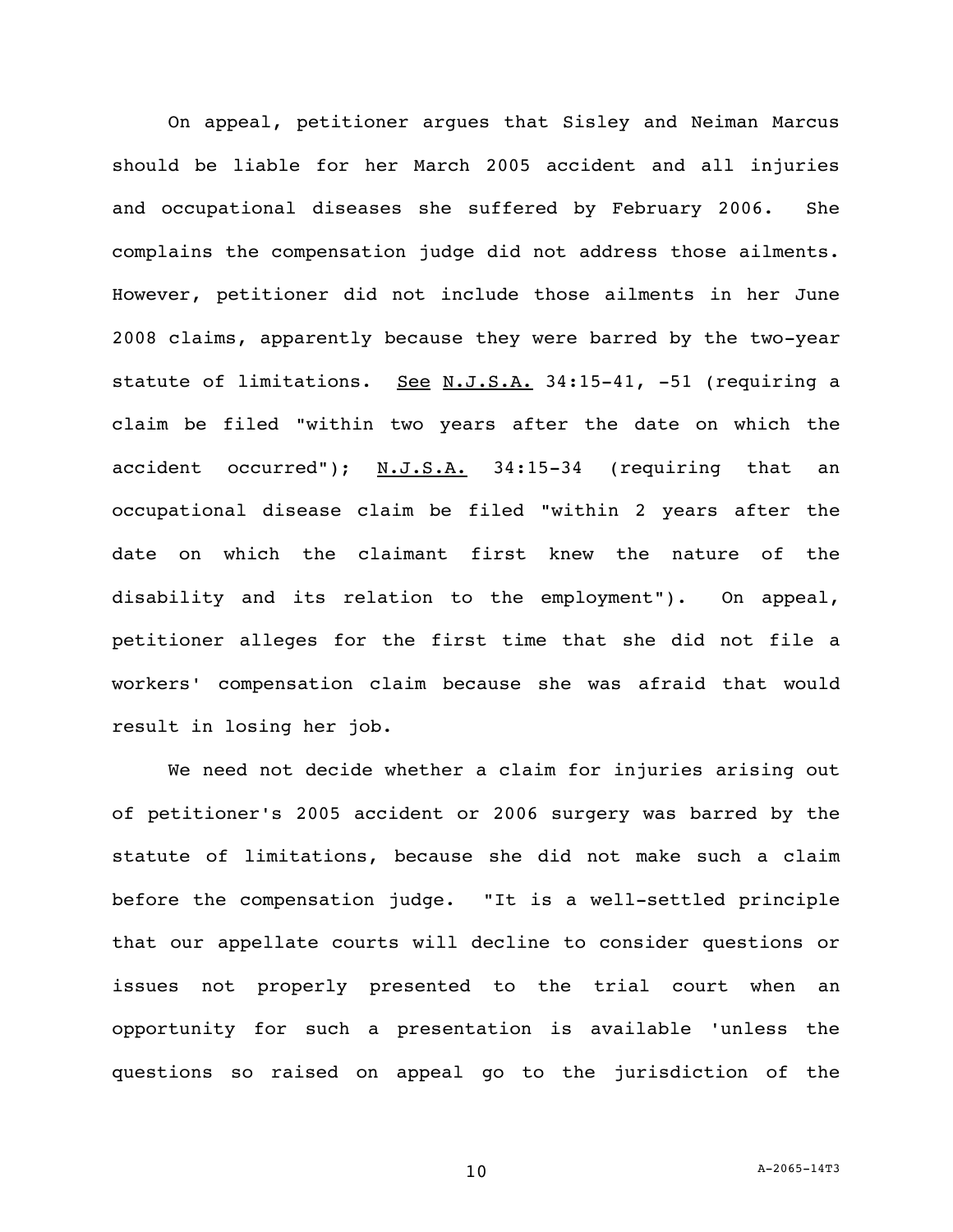trial court or concern matters of great public interest.'" State v. Robinson, 200 N.J. 1, 20 (2009) (quoting Nieder v. Royal Indem. Ins. Co., 62 N.J. 229, 234 (1973)). Thus, we decline to consider petitioner's arguments that injuries from her 2005 accident and 2006 surgery should be considered.

Finally, petitioner alleges that the compensation judge abused her discretion by considering lay testimony from other cosmetics workers, and by not striking certain submissions and testimony by defense experts. However, workers' compensation hearings "shall not be bound by the rules of evidence." N.J.S.A. 34:15-56. "Viewed in that context, the real issue presented is not whether evidence was admitted in violation of the Rules of Evidence, but whether there is substantial credible evidence in the record to support the judgment when the proofs are considered as a whole." Reinhart v. E.I. Dupont de Nemours, 147 N.J. 156, 163-64 (1996).

Judge Walcott-Henderson's conclusion could reasonably have been reached on sufficient credible evidence present in the record. Sager, supra, 182 N.J. at 163. We must give due regard to the judge's opportunity to judge credibility, ibid., and expertise in weighing the testimony of competing medical experts, Ramos, supra, 154 N.J. at 598. We cannot say her findings are so "manifestly unsupported by or inconsistent with